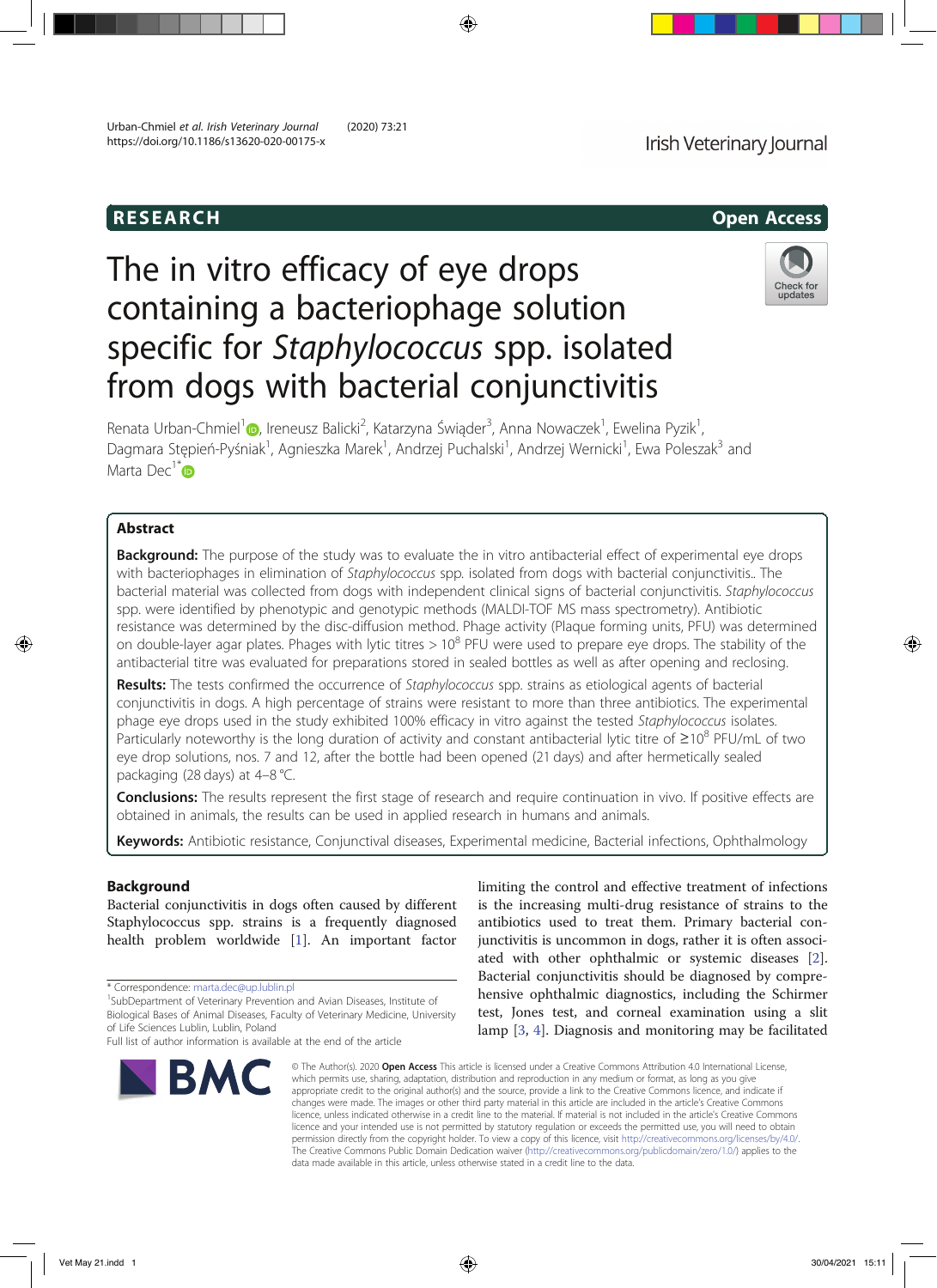by conjunctival cytology, which provides information regarding epithelial cell metaplasia, bacteria morphology, and staining characteristics – Gram-positive or negative [5–8]. In acute bacterial conjunctivitis, the dominant immune cells are neutrophils, with only a few mononuclear cells and degenerating epithelial cells. Bacterial cells also appear in the smear [3].

Symptoms of bacterial conjunctivitis include varying degrees of conjunctival redness, conjunctival oedema, and the presence of a purulent exudate of varying severity [5, 9–11]. In cases of bacterial conjunctivitis, a detailed ophthalmological examination is often followed by bacterial culture and susceptibility. The most common pathogens isolated from conjunctivitis in dogs are Staphylococcus spp., Streptococcus spp., Bacillus spp., Pseudomonas spp., Corynebacterium spp., and Escherichia coli [8, 9].

Therapy for bacterial conjunctivitis must be combined with treatment of the primary disease. In its acute form, it is limited to administration of antibiotics into the conjunctival sac, in the form of ophthalmic solutions or ointments, and steroidal or non-steroidal anti-inflammatory drugs. In chronic conjunctivitis, local antibiotic therapy should be supplemented with the use of systemic antibiotics, after prior identification of the bacteria and their antibiotic resistance. In cases of Gram-positive bacterial infections, the most commonly used topical antibiotics are fluoroquinolones, erythromycin, bacitracin, neomycin, polymyxin B and chloramphenicol, whereas Gram-negative infections are treated with aminoglycoside antibiotics [4, 11, 12].

Methicillin-resistant strains of S. aureus (MRSA) are known to be responsible for serious hospital infections in humans, including bloodstream infections, pyomyositis or necrotizing fasciitis, osteomyelitis, septic arthritis, Waterhouse-Friderichsen syndrome, pneumonia, and bacteraemia [13]. The extensive spread of strains susceptible to only one group of antibiotics is a serious problem [14], especially as vancomycin-resistant strains isolated from humans, have already been noted, including in Poland [15]. A very important issue is the ease of transmission of pathogens from animals to humans. Animals infected with Staphylococcus spp. can pose a serious threat to humans, and the prevalence of these microorganisms increases the possibility of transmission of antibiotic resistance genes among staphylococci [16, 17].

Due to the increasing drug resistance among bacterial strains, there is a need to search for alternative methods to eliminate pathogens potentially responsible for the transfer of resistance genes. One alternative method is phage therapy, using bacteriophages isolated from the environments in which specific pathogens occur.

Bacteriophages, also called bacterial viruses, are 'natural killers' of bacteria. They are the most abundant form of life on earth (their total number is estimated at  $10^{32}$  virions) and are present in diverse environments (e.g. wastewater, water bodies, soil, forest undergrowth, food products, animals and humans). Bacteriophages contain only one type of nucleic acid, DNA or RNA. They also possess a capsid, which is built of structural proteins. The presence of bacteriophages is a natural mechanism that has existed for billions of years, ensuring the proper balance of various bacteria in the natural environment. These viruses show specific affinity for individual types of bacteria [18].

Bacteriophages can be lytic or temperate form. The lytic cycle of bacteriophage multiplication comprises adsorption, i.e. attachment of the phage 'tail' proteins to a specific receptor on the of the bacterial cell's membrane; penetration of phage genome into the cytoplasm of the bacteria; assembly of new phages in the bacterial cells; and lysis of the cell wall. The progeny virions of the phages are released and infect additional bacteria. In the lysogenic cycle- temperate phages, not copied or expressed of DNA to make proteins, but recombines with the bacterial chromosome. In lysogenic cells, the phage exists in the form of DNA, called a prophage. Following integration with the host cell chromosome, the phage genome is lysogenized, or it may remain in the form of an episome. Lysogeny can continue for many generations, as long as the intracellular concentration of the active form of the repressor of lytic phage functions is sufficient to inhibit the transcription of early genes associated with lytic development [19].

Phages as antibacterial agents were first discovered more than 100 years ago, by Frederick Twort in 1915 and Felix d'Herelle in 1917 independently. Bacteriophages can be used to prevent and treat various bacterial infections, including zoonotic pathogens in livestock, with confirmed elimination of 99% or 100% of bacterial pathogens in poultry, cattle or pigs [20].

Each newly isolated bacteriophage is a valuable potential component of a preparation that could be used to treat bacterial infections. Given that many diseases cannot be treated using traditional methods and that the 'new' class of antibiotic (containing new structures and mechanism of antibacterial activity) was developed over 20 years ago, the possibility arises that we will be unable to treat infections in humans and animals.. The acquisition of 'new' phages is thus an important phenomenon in research centres, as not every phage meets the criteria (e.g. pH stability and lytic titre stability) for use as a component of an antibacterial preparation [21, 22].

In view of the increasing multi-drug resistance among bacteria and the need to find alternative methods to eliminate pathogens, the main purpose of this study was to assess the in vitro antibacterial effect of phages specific for Staphylococcus spp. strains isolated from dogs with symptoms of bacterial conjunctivitis, as an alternative to antibiotics in the elimination of infections.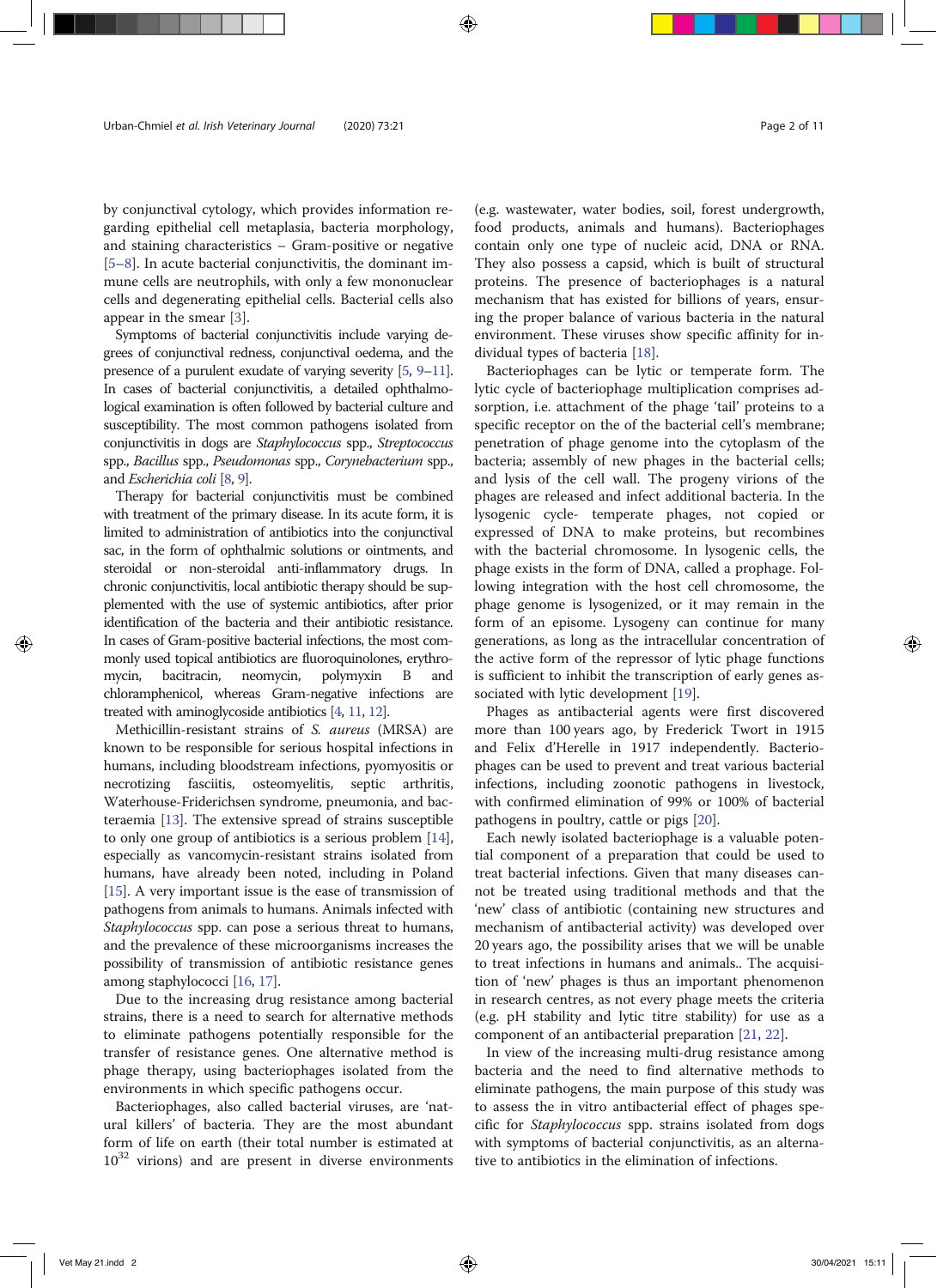## Materials and methods

## Material collection

The material was collected from dogs with clinical signs of bacterial conjunctivitis (about 120 independent cases) during standard diagnostic procedures. The animals were patients of the Department and Clinic of Animal Surgery at the University of Life Sciences in Lublin, and all samples were obtained during diagnostic procedures, such as evaluation of antibiotic resistance (antibiogram), which is essential for selecting antibiotic treatment. The owners were informed about the details of conducted clinical trials and they have given their consent. According to the present law in Poland (Experiments on Animals Act from January15th 2015, Journal of Laws of the Republic of Poland from 2015, item. 266), the study did not require the approval of the Ethics Committee. The study was performed in accordance with Directive 2010/ 63/EU of the European Parliament and of the Council of 22 September 2010 on the protection of animals used for scientific purposes, Chapter I, Article 1, point 5(b). Research was also approved by the Scientific Research Committee of the Department and Clinic of Animal Surgery at the University of Life Sciences in Lublin (#1/ 2018) concerning non-experimental clinical patients.

All samples were collected from dogs prior to treatment. Before the bacteriological examination, the patients were not administered any topical or systemic drugs.

The samples were collected from the conjunctival sac after grasping the lower eyelid to reveal the conjunctiva of the lower eyelid and third eyelid using a sterile swab (Meus s.r.i., Piove di Sacco, Italia). The sample was collected by moving the swab towards the conjunctival sac, avoiding contact with the palpebral margin and eyelashes, after which it was inoculated onto transport medium and transported for analysis within 20 min at 4 °C. The swabs were collected from the right and left eye of each dog without local anaesthesia.

Bacterial strains were isolated (about 80 isolates) on two types of media: mannitol agar (Chapman medium, BTL, PL) and Columbia blood agar with 5% sheep blood (BTL, PL) under aerobic conditions at 37 °C for 24 h. The cultures were incubated in TSB broth (BTL, PL) at 37 °C for 24 h to obtain optimum growth of pure strains. Phenotypic identification of *Staphylococcus* spp. isolates was carried out by means of Gram staining and biochemical commercial API STAPH tests. Molecular identification was carried out by MALDI-TOF MS mass spectrometry [23].

Measurements were performed with an UltrafleXtreme MALDI-TOF mass spectrometer (Bruker, Germany) equipped with a 1000 Hz neodymium-doped yttrium aluminium garnet (Nd:YAG) laser. For this method, single bacterial colonies grown on agar were re-suspended in 1.2 mL of 75% ethanol. After centrifugation at 13,000

g for 2 min at 20 °C and removal of the supernatant, cells were extracted with 50 μL of formic acid (Sigma-Aldrich, Poland) and 50 μL of acetonitrile (Sigma-Aldrich, Poland). After centrifugation, each of the samples was transferred onto a spot of a 384 MTP AnchorChip TF stainless steel MALDI target plate (Bruker, Germany). Then the bacterial sample was overlaid with 1 μl of matrix solution containing 10 mg/ml HCCA (a-cyano-4 hydroxycinnamic acid, Sigma-Aldrich, Poland) resolved in 50% acetonitrile and 2.5% TFA (trifluoroacetic acid, Sigma-Aldrich, Poland) and air-dried. The MALDI plate was then introduced into the spectrometer for automated measurement and data interpretation. Prior to the analyses, calibration was performed with a bacterial test standard (Bruker, Germany) containing extract of Escherichia coli DH5 alpha [24, 25]. The mass spectra were processed with the MALDI Biotyper 3.0 software package (Bruker, Germany), containing 3995 reference spectra corresponding to different types of bacteria.

The results were shown as the top 10 identification matches with confidence scores ranging from 0.00 to 3.00. A log  $(score) < 1.70$  does not allow for reliable identification, a log (score) between 1.70 and 1.99 allows identification to the genus level, a log (score) between 2.00 and 2.29 means highly probable identification at the genus level and probable identification at the species level, and a log (score) > 2.30 indicates highly probable identification at the species level (according to the manufacturer's instructions).

A catalase test the one of biochemical tests that commonly used to differentiate *S. aureus* from coagulasenegative staphylococci for a reason of virulence, was carried out to detect pathogenic Staphylococcus spp. strains. The test is performed by flooding an agar slant or broth culture with several drops of 3% hydrogen peroxide. Catalase-positive cultures bubble at once [26].

#### Evaluation of the antibiotic resistance of the strains

The strains were examined to determine the profile of resistance to selected antimicrobial substances of various classes, i.e. amoxicillin (25); amoxicillin-clavulanic acid (30 μg), ampicillin (10 μg), amikacin (30 μg), ciprofloxacin (5 μg), clindamycin (2 μg); enrofloxacin (30 μg), erythromycin (15 μg), gentamicin (10 μg), kanamycin (30), methicillin (10 μg) lincomycin/spectinomycin (109 μg), vancomycin (30 μg), oxacillin (1 μg) polymyxin (300 μg), sulfamethoxazole-trimethoprim (25 μg), tobramycin (10 μg) and tetracycline (30 μg), in accordance with CLSI recommendations for these antibiotics. The antibiotic resistance profiles of the strains were determined by the disc-diffusion method on Mueller-Hinton agar (Oxoid Ltd) as described by CLSI 2017 [25] and EUCAST [27]. The MIC results were compared with values for S. aureus ATCC 25923.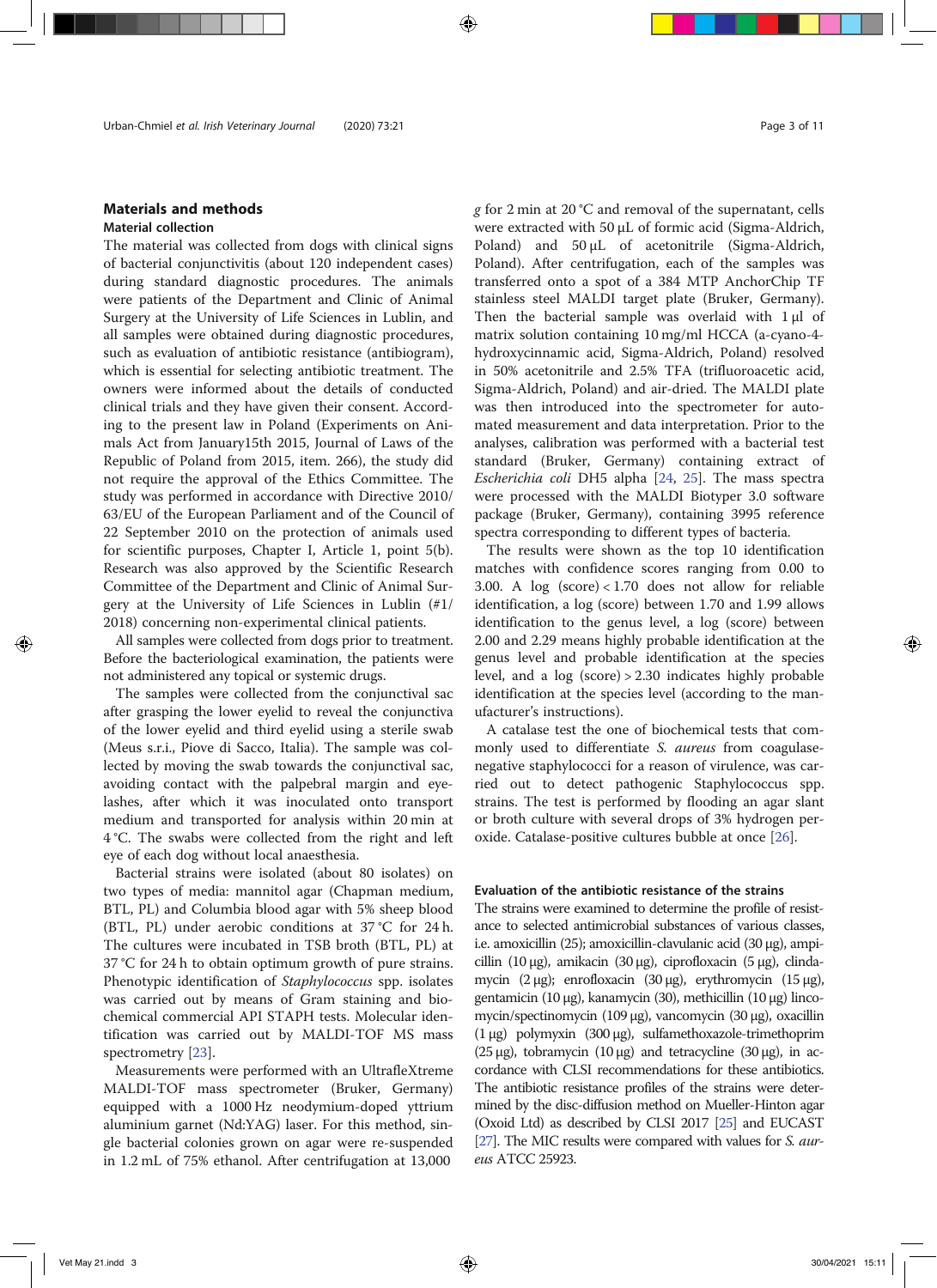#### Preparation of the bacteriophage suspension

Bacteriophages specific for Staphylococcus strains were isolated and characterized in accordance with the procedure proposed by Han et al. [28], as modified by Marek et al. [29] Prior to further characterization, the phages were individually plaque-purified three times on agar plates. All of used phages were coming from our own collection and all phages were previously isolated from seawage.

Following 24 h incubation at 37 °C, the bacteriophages were collected from 0.7% agar from zones with complete lysis of bacteria (plaques) and transferred to 2 ml of TSB broth. The whole was suspended in Tryptic soy broth (TSB), with the addition of  $250 \mu L$  1 M CaCl<sub>2</sub>,  $250 \mu L$  1 M MgSO<sub>4</sub> and 250 μL of a 3 h culture of *S. aureus*, and incubated in a shaker for 18 h at 37 °C and 120 rpm. After centrifugation at 12,000 xg for 30 min, chloroform was added to the supernatant to a final concentration of 2% v/v. After vortexing for 5 min, centrifugation (5000  $xg/10$  min/20 °C), and filtration, the suspension was stored at 4 °C until further analysis.

In the next stage of the study, the lytic titres of the bacteriophages were determined by the double-layer agar method on Tryptic soy agar (TSA). The range of lytic activity against the pathogens as well as the pH tolerance of the phages was determined on double-layer agar plates according to Niu et al. [30] Morphological analysis of the bacteriophages was performed by transmission electron microscopy (TEM) using slides negatively stained with 2% uranyl acetate [31]. For comparison of phage morphology, a phage specific to S. aureus ATCC 25923 was used as a reference.

The bacteriophage lysate was concentrated by precipitation in polyethylene glycol (PEG) 8000 solution according to Chibani-Chennoufi et al. [32]. To this end, 6.5 mL of 20% PEG 8000 NaCl buffer was added to tubes containing a suspension of bacteriophages, which was then mixed on a vortex and incubated at 4 °C for 24 h. Next, following centrifugation at 8500  $xg/10$  min/4 °C, the precipitate was suspended in a specified volume of TE buffer. Following centrifugation at 11,000 x g/10 min/4 °C, 120 μL of 20% PEG 8000 NaCl was added to the suspension, which was then incubated at  $4\,^{\circ}\mathrm{C}$  for  $1.5$ h. After centrifugation at 13,000 xg/10 min/4 °C and removal of the supernatant, Tris-EDTA (TE) buffer was added to the precipitate again. The resulting suspension was extracted with an equal amount of chloroform, followed by vortexing for 30 s to remove residual polyethylene glycol. The concentrated suspension of bacteriophages was centrifuged at 4500 x g/7 min/4 °C. The purification procedure was followed by dialysis of the bacteriophage lysate through a Pellicon membrane (1000 kDa, EMD Millipore) according to Szermer-Olearnik and Boratynski [33].

The aqueous phase was collected, and following determination of the lytic titre, was stored at 4 °C until use as a component of eye drops.

The number of bacteriophage plaque-forming units (PFU) was determined by serial dilutions of the phage lysate suspended in the above-mentioned solution prepared for eye drops [34].

#### Preparation of eye drops and assessment of their antibacterial efficacy in vitro

Only phages with strong lytic titres  $> 10^8$  PFU/mL and with stabilized lytic properties were used to prepare eye drops. Eye drops were prepared using eight different solutions (Table 1).

Under aseptic conditions, the solids listed in Table 1 were dissolved in Aqua Pro Injectione (Baxter, PL). Depending on the composition of the formulation, glycerol was added and the pH of the solution was adjusted to 6.92–7.52 using 0.2 N sodium hydroxide solution. A suspension of bacteriophages was then added and supplemented with water where necessary to 100 mL. The solutions were mixed and then filtered through a Schott G-5 glass filter.

The experimental phage formulations prepared in this manner were then placed in hermetically sealed 10 mL dark glass bottles and stored at 4–8 °C in a refrigerator. The pH of the solutions was measured with a CP-411 pH-meter (Elmetron), and the osmotic pressure with a Trident 800 cL osmometer. The percentage composition of each formulation is presented in detail in Table 1.

Of the eight eye drop variants, only those that did not significantly affect the viability and lytic titre of the bacteriophages specific for Staphylococcus spp. strains were used for further in vitro testing.

#### Limulus Amebocyte lysate assay for endotoxins estimation

For quantification of the cytotoxicity of bacterial endotoxins in all experimental eye drops, the Chromogenic Limulus Amebocyte Lysate (LAL, Lonza) test was performed. The procedure was carried out on pyrogen-free microplates according to the manufacturer's instructions.

Prior to analysis, the samples were diluted with Binding Buffer. First all samples were incubated on microassay plates overnight at room temperature with shaking. For this purpose,  $50 \mu L$  of sample was dispensed in duplicate in a 96-well flat-bottomed plate. The blank wells contained 50 μL of water (LAL Reagent Water; Lonza) instead of sample. Then 50 μL of LAL was added to all microplate wells. After 10 min of incubation at 37 °C, 100 μL of pre-warmed substrate solution was mixed with each of the LAL-samples and incubated at 37 °C for an additional 6 min. The reaction was stopped with 100 μL of stop reagent. If endotoxin was present in the sample,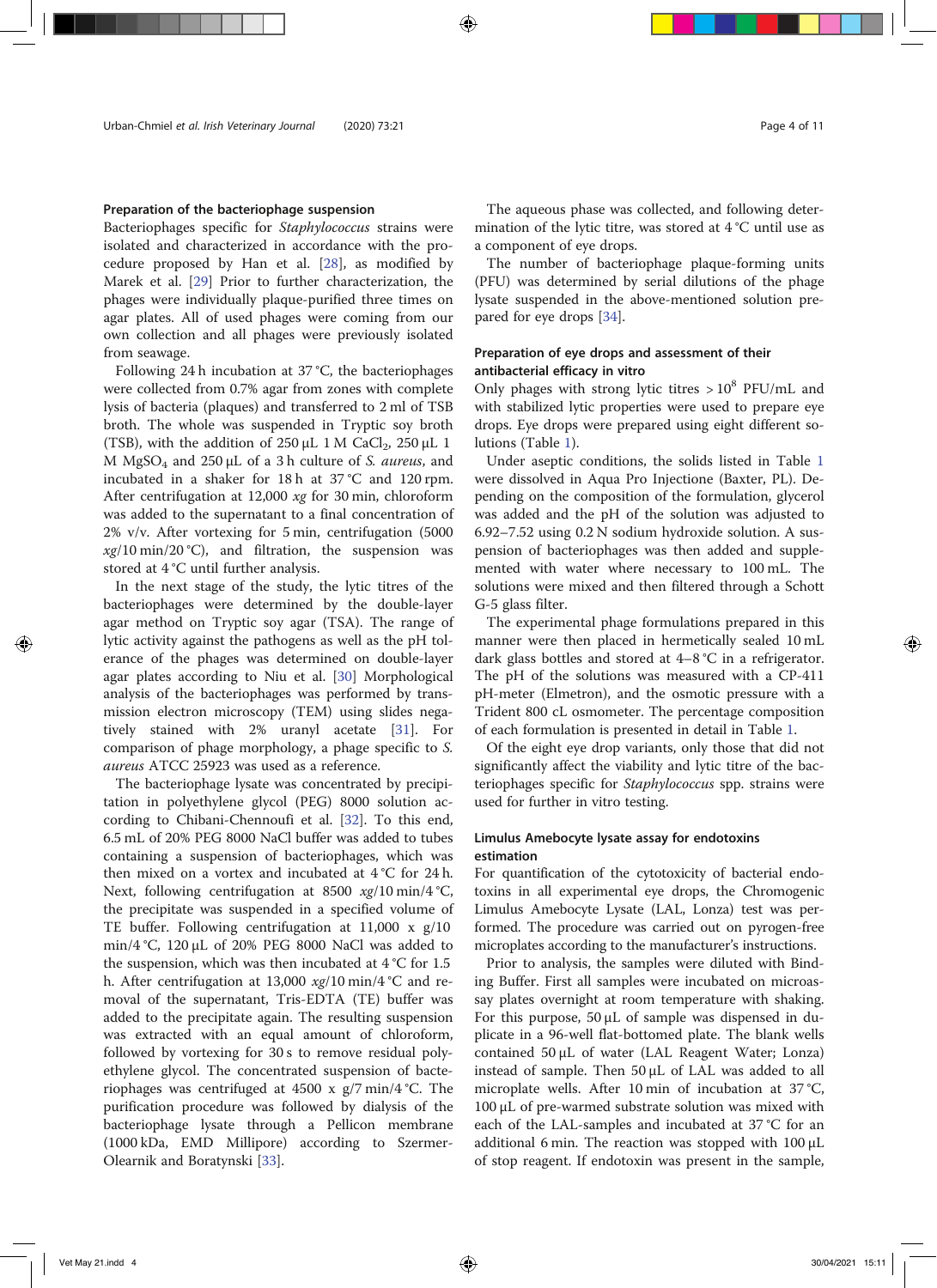| Components                                             | <b>Formulations</b>      |                          |              |              |                          |                   |             |             |  |
|--------------------------------------------------------|--------------------------|--------------------------|--------------|--------------|--------------------------|-------------------|-------------|-------------|--|
|                                                        |                          | $\overline{2}$           | 4            | 7            | 8                        | 9                 | 10          | 12          |  |
| The bacteriophages suspension 10 <sup>-10</sup> PFU/mL | 20.0% v                  | 20.0% v                  | 20.0% v      | 20.0% v      | 20.0% v                  | 20.0% v           | 20.0% v     | 20,0% v     |  |
| Boric acid                                             | 1.1% w                   | $\overline{\phantom{0}}$ |              |              |                          |                   |             |             |  |
| Sodium tetraborate                                     | 0.29% w                  | $\overline{\phantom{0}}$ |              |              |                          |                   |             |             |  |
| Sodium chloride                                        | 0.29% w                  | $0.9\%$ w                | $0.9\%$ w    | 0.9% w       | $\overline{\phantom{0}}$ |                   |             |             |  |
| Mannitol                                               |                          |                          |              |              | 5.0% w                   |                   |             |             |  |
| 85% Glycerol                                           |                          |                          |              |              | $\overline{\phantom{0}}$ | 2.42% v           | 2.42% v     | 3,97% v     |  |
| Disodium EDTA                                          | $\overline{\phantom{m}}$ | $0.05\%$ w               | 0.05% w      |              | $0.05\%$ w               | $\qquad \qquad -$ | 0.05% w     | 0,05% w     |  |
| Benzalkonium chloride                                  |                          |                          | $0.01\%$ w   | 0.01% w      | $\overline{\phantom{m}}$ |                   |             | 0,01% w     |  |
| 0.2 M NaOH                                             | $\equiv$                 | g.s. to 7.05             | g.s. to 7,07 | g.s. to 6,93 | g.s. to $6.92 -$         |                   | g.s to 7.02 | g.s to 6,92 |  |
| Water for injection                                    | to 100% v                | to 100% v                | to 100% v    | to 100% v    | to 100% v                | to 100% v         | to 100% v   | to 100% v   |  |
| pH                                                     | 7.52                     | 7.05                     | 7.07         | 6.93         | 6.92                     | 7.06              | 7.02        | 6,92        |  |
| Osmotic pressure mOsm/kg                               | 290                      | 280                      | 285          | 286          | 292                      | 310               | 287         | 517 mOsm/kg |  |

Table 1 The Percentage of Individual Experimental Variants of Eye Drops for Dogs with Bacterial Conjunctivitis

a yellow colour appeared. The absorbance was determined with a BioRad 680 model microplate reader at a wavelength of 405–410 nm. The concentration of endotoxins was calculated from a standard curve and shown in European units (EU) [33].

Every 7 days the phage compositions were tested for antibacterial activity and lytic titre stability by the double-layer agar plate method [32].

The stability of the antibacterial titre was evaluated for preparations stored in sealed bottles as well as after opening and reclosing. The efficacy of the eye drops against Staphylococcus spp. strains was determined in in vitro conditions.

#### Results

All dogs in the study had conjunctivitis characterized by conjunctival hyperthermia and purulent ocular discharge. The clinical signs of the disease were conjunctival hyperaemia and purulent discharge from the conjunctival sac. Swabs collected from dogs confirmed suffering from purulent conjunctivitis, which in 35 cases was associated with keratoconjunctivitis sicca and in 48 cases with follicular inflammation of the third eyelid, while in 18 cases it was primary bacterial conjunctivitis. In 19 dogs, purulent inflammation was accompanied by chronic superficial keratitis. The dogs had no systemic diseases.

In our study, we isolated the bacteria towards Staphylococcus spp. The tests confirmed the occurrence of Staphylococcus spp. strains as etiological agents of bacterial conjunctivitis in the animals. In total, 80 Staphylococcus spp. strains were isolated.

The Staphylococcus species represented in the highest numbers was *S. epidermidis* ( $n = 45$ ), followed by *S. aur*eus  $(n = 25)$ , while S. *pseudintermedius* was the least numerous ( $n = 10$ ), as confirmed by both biochemical tests and MALDI TOF mass spectrometry.

MALDI TOF mass spectrometry analysis confirmed the high percentage of strain identification at the species level. The results are shown in Table 2.

Analysis of the antibiotic resistance of the bacterial strains showed that a high percentage of strains were resistant to more than one antibiotic. All strains tested were resistant to erythromycin, tetracycline and oxacillin, and all S. pseudintermedius strains were also resistant to lincomycin/spectinomycin and gentamicin (Table 3). A high level (63.75–76.25%) of multi-drug resistance was observed, i.e. resistance to least 3 of the 18 antibiotics (Table 3). Additionally, 100% of S. aureus strains were shown to be resistant to ampicillin and kanamycin. It is worrying that among the isolates tested, 3 strains of S. aureus showed resistance to vancomycin (Table 3). However, these results for vancomycin were obtained only by the disc-diffusion method, while the MIC test did not show resistance to vancomycin.

The highest percentage of strains susceptible to the antibiotics was observed for S. pseudintermedius, in which 100% of strains were susceptible to 6 of 18 antibiotics: amoxicillin/clavulanic acid, polymyxin, clindamycin, vancomycin, ciprofloxacin and methicillin. S. epidermidis strains were 100% susceptible to 4 antibiotics, i.e. lincomycin/spectinomycin, polymyxin B, vancomycin, and ciprofloxacin, while 100% of S. aureus strains were susceptible only to lincomycin/spectinomycin and polymyxin B. It should be emphasized that all three staphylococcal species were 100% susceptible to polymyxin B (Table 3).

We obtained 10 bacteriophages specific for pathogenic Staphylococcus spp. isolated from dogs. All tested phages were from our own collection and were isolated from water samples. All information about the phages was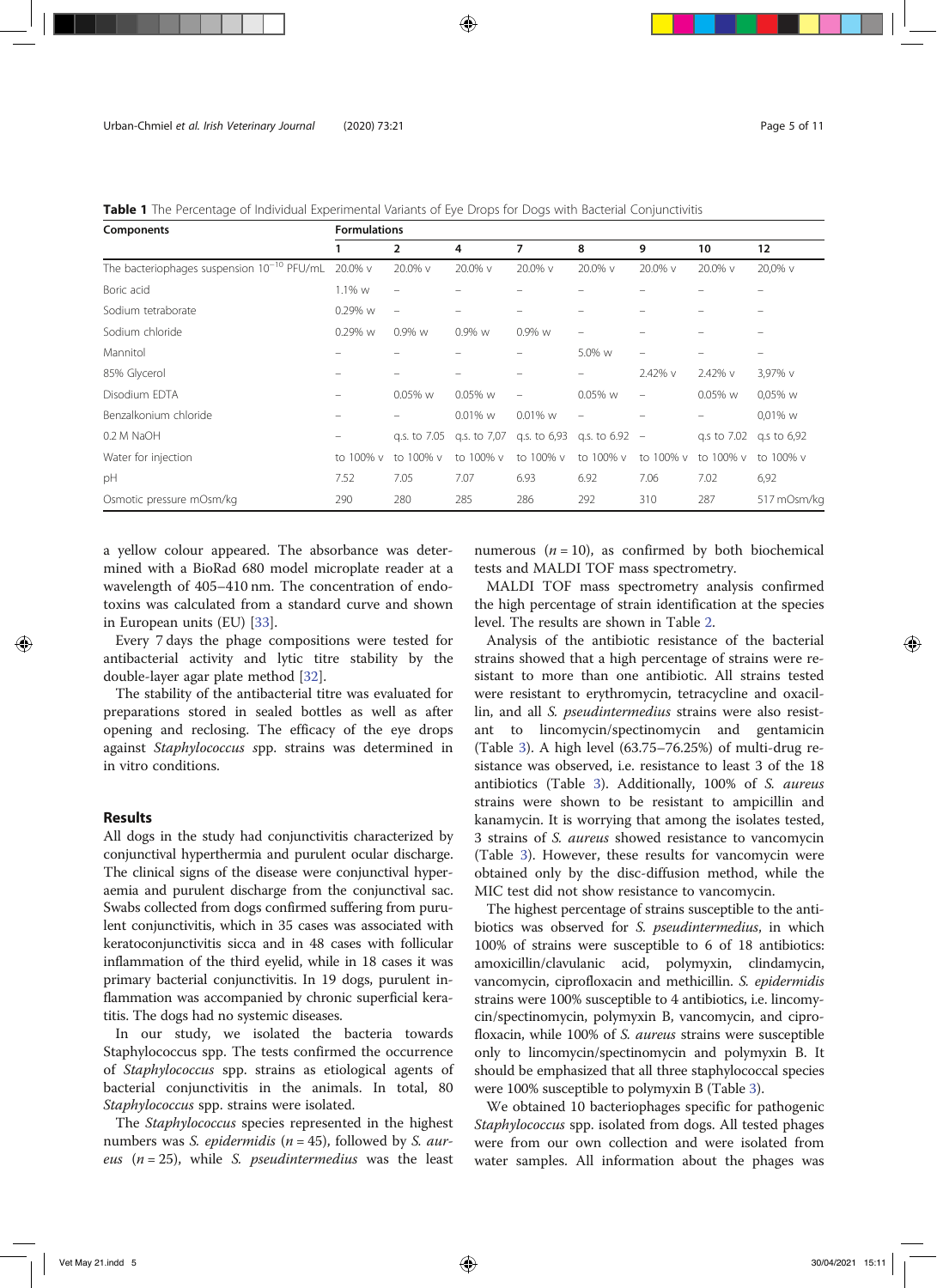| Log<br>(score)     | <b>Description</b>                                                          |         | Symbol Bacterial species |                                 |                               |
|--------------------|-----------------------------------------------------------------------------|---------|--------------------------|---------------------------------|-------------------------------|
|                    |                                                                             |         | S.<br>aureus<br>$n = 25$ | S. pseudintermedius $n =$<br>10 | S.<br>epidermidis<br>$n = 45$ |
| $2.300 -$<br>3.000 | Highly probable identification at the species level                         | $+++++$ | 12                       |                                 | 39                            |
| $2.000 -$<br>2.299 | Highly probable genus identification and probable species<br>identification | $+++$   |                          | $\mathcal{P}$                   | 4                             |
| $1.700 -$<br>1.999 | Identification to the genus level                                           | $++$    | 4                        |                                 |                               |
| < 1.700            | Does not allow for reliable identification                                  | $+$     |                          | $\Omega$                        | $\Omega$                      |

Table 2 Mean log (score) results of MAI DI-TOF MS analysis of *Staphylococcus* spp. isolated from dogs with bacterial conjunctivitis

included in Patent Applications P.427797 and 427798 [35, 36]. The results of transmission electron microscopy (TEM) analysis showed that most of the Staphylococcus spp. phages under study belonged to the Myoviridae family, based on icosahedral heads with sizes ranging from 64 to 95 nm and long contractile tails from 190 to 250 nm in the extended state (Fig. 1). The lytic titres were estimated as  $10^6 - 10^{10}$ PFU/mL. Most of the phages expressed lytic properties against more than 80% of tested Staphylococcus spp. strains in our collection, but only 5 phages (W15, W17, W33, W31 and W36) showed long-term stability in antibacterial activity against all examined strains. These phages were used as a cocktail in the eye drops (Table 4).

Only three of the variants of eye drop solutions, nos. 4, 7 and 12, had no negative impact on the bacteriophages (destruction or significant reduction of lytic titre). For this reason, these solutions were selected for further analysis, to assess their bactericidal efficacy against Staphylococcus spp. test strains obtained from dogs with symptoms of bacterial conjunctivitis. Based on their antibacterial properties and the time during which a high antibacterial titre persisted, eye drop solutions 4, 7 and 12 were confirmed to be highly effective (see results in Fig. 2). Figure 2 presents examples of the

|  |  |  |  | Table 3 Antibiotic resistance profiles of Staphylococcus species isolated from dogs with bacterial conjunctivitis |  |  |  |  |  |
|--|--|--|--|-------------------------------------------------------------------------------------------------------------------|--|--|--|--|--|
|--|--|--|--|-------------------------------------------------------------------------------------------------------------------|--|--|--|--|--|

| <b>Antibiotic</b>                   | Numbers and % of resistant and susceptible bacteria |       |                |                      |              |                                |             |  |
|-------------------------------------|-----------------------------------------------------|-------|----------------|----------------------|--------------|--------------------------------|-------------|--|
|                                     | S. epidermidis $(n = 45)$                           |       |                | S. aureus $(n = 25)$ |              | S. pseudintermedius $(n = 10)$ |             |  |
|                                     | R                                                   | s     | R              | s                    | R            | s                              | resistance  |  |
| Amoxicillin AML25                   | 26.6                                                | 73.4  | 76             | 24                   | 20           | 80                             | 41.5        |  |
| Amoxicillin/clavulanic acid AMC30   | 6.6                                                 | 93.4  | 24             | 76                   | $\mathbf{0}$ | 100                            | 11.25       |  |
| Ampicillin AMP10                    | 8.9                                                 | 91.1  | 100            | $\bf{0}$             | 20           | 80                             | 38.75       |  |
| Amikacin AN 30                      | 71.1                                                | 28.9  | 60             | 40                   | 40           | 60                             | 63.75       |  |
| Enrofloxacin ENR5                   | 22.2                                                | 77.8  | 8              | 92                   | 30           | 70                             | 18.75       |  |
| Lincomycin/spectinomycin LS109      | 0                                                   | 100   | 0              | 100                  | 100          | 0                              | 12.5        |  |
| Sulfamethoxazole/trimethoprim SXT25 | 80                                                  | 20    | 72             | 28                   | 70           | 30                             | 76.25       |  |
| Polymyxin PB 300                    | $\circ$                                             | 100   | 0              | 100                  | $\mathbf{0}$ | 100                            | $\mathbf 0$ |  |
| Erythromycin E 15                   | 100                                                 | 0     | 0              | 0                    | 100          | 0                              | 100         |  |
| Gentamicin CN 10                    | 15.5                                                | 84.5  | 12             | 88                   | 100          | 0                              | 25          |  |
| Tetracycline TE                     | 97.7                                                | 2.3   | 100            | 0                    | 100          | 0                              | 100         |  |
| Clindamycin DA 2                    | 6.66                                                | 93.34 | 52             | 48                   | $\Omega$     | 10                             | 20          |  |
| Oxacillin OXA 1                     | 10                                                  | 0     | 100            | 0                    | 100          | $\mathbf 0$                    | 100         |  |
| Vancomycin VA 30                    | $\circ$                                             | 100   | 12             | 88                   | $\circ$      | 10                             | 3.75        |  |
| Tobramycin TOB 10                   | 55.5                                                | 44.5  | 36             | 64                   | 70           | 30                             | 51.25       |  |
| Kanamycin K 30                      | 66.7                                                | 33.3  | 100            | 0                    | 40           | 60                             | 73.75       |  |
| Ciprofloxacin CIP 5                 | $\circ$                                             | 100   | $\overline{4}$ | 96                   | $\mathbf{0}$ | 100                            | 1.25        |  |
| Methicillin MEL 10                  | 2.2                                                 | 97.8  | 12             | 88                   | $\mathbf 0$  | 100                            | 32.5        |  |

Legend: Numbers in parentheses indicate percentages of strains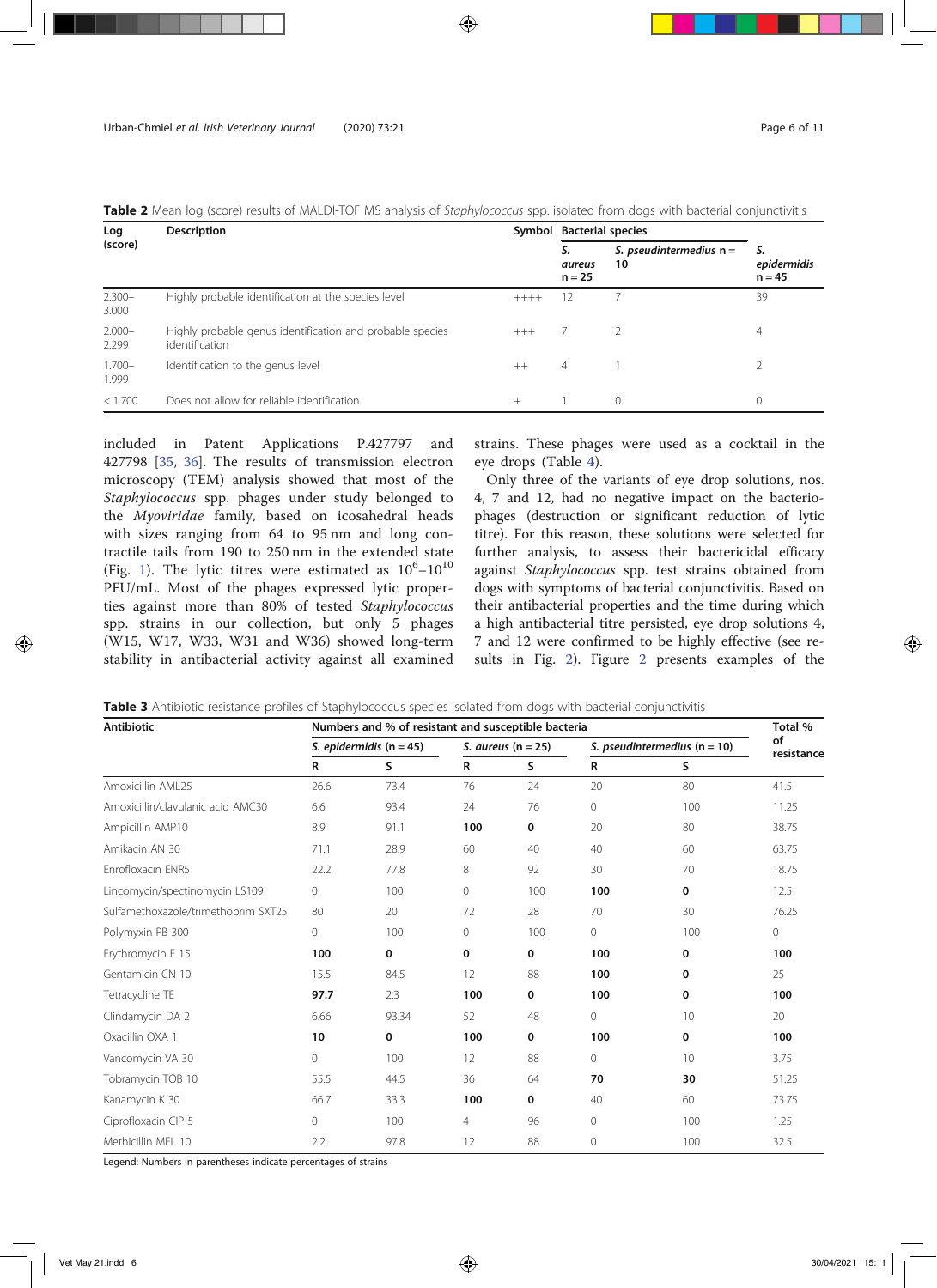

Fig. 1 Negative-stained electron micrographs of bacteriophages induced in isolates of Staphylococcus spp. Legend: Myoviridae and Siphoviridae phages: A - phage no. W28, B - W15, C - W36, D - W29B, E - W29, F - W17, G - W31, H - W1, I - W33, J - W27; K- Reference Myoviridae phage specific for S. aureus ATCC 25923

antibacterial effect of the experimental drops, but only for dilutions resulting in a complete lysis zone in in vitro conditions. The eye drops remained active, as evaluated by storing the suspension at 4–8 °C in unopened dark bottles, for nearly 6 weeks.

The level of endotoxin in the eye drop solutions estimated in the Limulus amoebocyte lysate assay was below 50 EU/mL.

The results confirmed the significant antibacterial effect of the experimental eye drops containing bacteriophages. All bacterial strains were destroyed after the drops were

applied to the bacterial cell cultures on double-layer agar plates. Formulations 7 and 12 maintained their constant antibacterial titre of  $\geq 10^8$  PFU/mL for 21 days after the bottles had been opened and closed again, The corresponding period for formulation no. 4 was shorter, at 14 days, after which the lytic titre fell significantly and was insufficient to ensure elimination of bacteria in vitro. The bottles with the ophthalmic solutions were stored at 4– 8 °C. We did not detect any changes in the pH of the ophthalmic solutions, which corresponded to pharmacopoeial values (the pH range for eye drops according to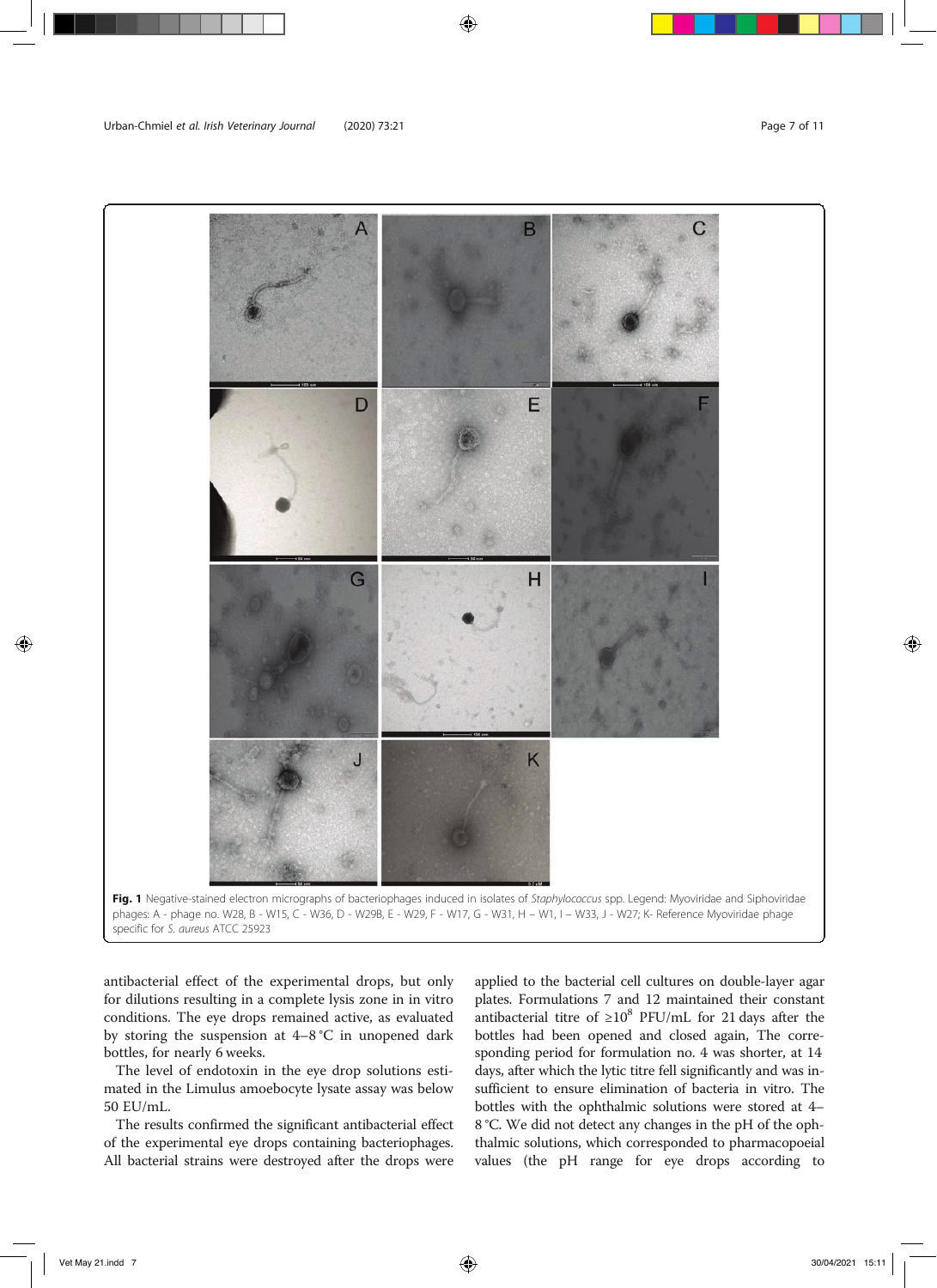| Phage<br>no. | Morphology   | <b>Bacterial host</b>  | Lytic titre<br><b>PFU</b> | Spectrum of lytic activity: total percentage of Staphylococcus spp. strains<br>undergoing lysis |
|--------------|--------------|------------------------|---------------------------|-------------------------------------------------------------------------------------------------|
| W28          | Siphoviridae | S. aureus              | $10^{10}$                 | 68 (85%)                                                                                        |
| W15          | Myoviridae   | S. aureus              | $10^{10}$                 | 80 (100%)                                                                                       |
| W36          | Myoviridae   | S. epidermidis         | 10 <sup>9</sup>           | 80 (100%)                                                                                       |
| W29B         | Siphoviridae | S. epidermidis         | $10^8$                    | 72 (90%)                                                                                        |
| W29          | Siphoviridae | S.<br>pseudintermedius | 10 <sup>6</sup>           | 68 (85%)                                                                                        |
| W17          | Myoviridae   | S. epidermidis         | $10^{10}$                 | 80 (100%)                                                                                       |
| W31          | Myoviridae   | S. aureus              | 10 <sup>9</sup>           | 80 (100%)                                                                                       |
| W33          | Myoviridae   | S.<br>pseudintermedius | $10^{10}$                 | 80 (100%)                                                                                       |
| $\varphi W1$ | Siphoviridae | S. epidermidis         | 10 <sup>9</sup>           | 80 (100%)                                                                                       |
| $\omega W27$ | Siphoviridae | S. aureus              | 10 <sup>7</sup>           | 75 (93.7%)                                                                                      |

Table 4 Types, titres and lytic activity spectrum of bacteriophages specific for Staphylococcus spp. isolates obtained from dogs with bacterial conjunctivitis

Pharmacopeia European X, Ph. Eur is 3.5–8.5), while the osmotic pressure slightly decreased, but was still within ocular tolerance up to the end of the study (United States Pharmacopeia USP XIII).

Patent applications were submitted for two phage formulations in the form of eye drops to the Patent Office of the Republic of Poland in 2018 – application nos. P.427797 and P.427797 [35, 36].

#### **Discussion**

The results of the research confirmed a high percentage share of strains of the genus Staphylococcus spp. as etiological agents of bacterial conjunctivitis in dogs. Particularly noteworthy is the high number (45) of strains of the species S. epidermidis, representing over 56% of all bacterial isolates. The number of S. aureus isolates was 25, accounting for 31%. The results differ from those reported by Junior et al. [37], in which the percentage of Staphylococcus strains isolated from cases of bacterial conjunctivitis in dogs was > 66%, of which S. epidermidis isolates constituted only 6%. S. aureus accounted for 25% of strains, similar to the percentage obtained in our study (31%). However the % of the prevalence of S. epidermidis in dogs was similar like in the study of Gómez-Sanz et al. [38], where the total % of prevalence of S. epidermidis was 66%. The high percentage of S.epidermidis strains observed in our as well as the cited research may be result from the presence of specific isolates in a given area, region or environment. However in case of the rest Staphylococcus spp. strains the obtained results were very similar to cited authors.

Our research confirmed the high rate of resistance of Staphylococcus spp. strains to more than one antibiotic – in many cases to a third of the antibiotics used in the study.

The resistance of the test strains to selected antibiotics observed in the present study supports results obtained

by other authors, such as Junior et al. [37] , who reported 100% resistance to sulphonamide and 91.67% resistance to tetracycline for S. aureus, and 75% resistance to tetracycline and ceftriaxone for S. intermedius. The latest research indicates a significant upward trend in resistance to β-lactams, including oxacillin, as well as erythromycin and tetracycline [38].

It is concerning that 100% of the tested isolates were resistant to erythromycin, which in addition to fluoroquinolones and chloramphenicol is commonly used to treat bacterial conjunctivitis in dogs [4]. Infections caused by Gram-negative rods are additionally treated with aminoglycoside antibiotics [39].

The results of our study, showing a high percentage of resistant bacteria, confirm the need to look for new therapeutic solutions as alternatives to antibiotics to eliminate the etiological agents of bacterial conjunctivitis in dogs. A positive result observed in the presented own studies is the 100% sensitivity of all tested Staphylococcus spp. isolates to Polymixin B.

The five Myoviridae phages (W15, W17, W33, W31 and W36) used in the present study as components of experimental eye drops were selected for their wide spectrum of infectivity and lytic nature. According to some authors, virulent bacteriophages of the Myoviridae family specific for Staphylococcus spp. may be better suited for phage therapy due to their lack of or highly restricted capacity for horizontal gene transfer, as in the case of lysogenic phages. Other phages like Siphoviridae family, are mostly the temporary phages and can be reservoirs of antibiotic resistance genes that can be transferred to bacteria on during the lysogeny process in bacteria [20].

However, as with antibiotics, bacteria have the potential to acquire resistance to bacteriophages. Bacteria could induce resistance mechanisms, through a change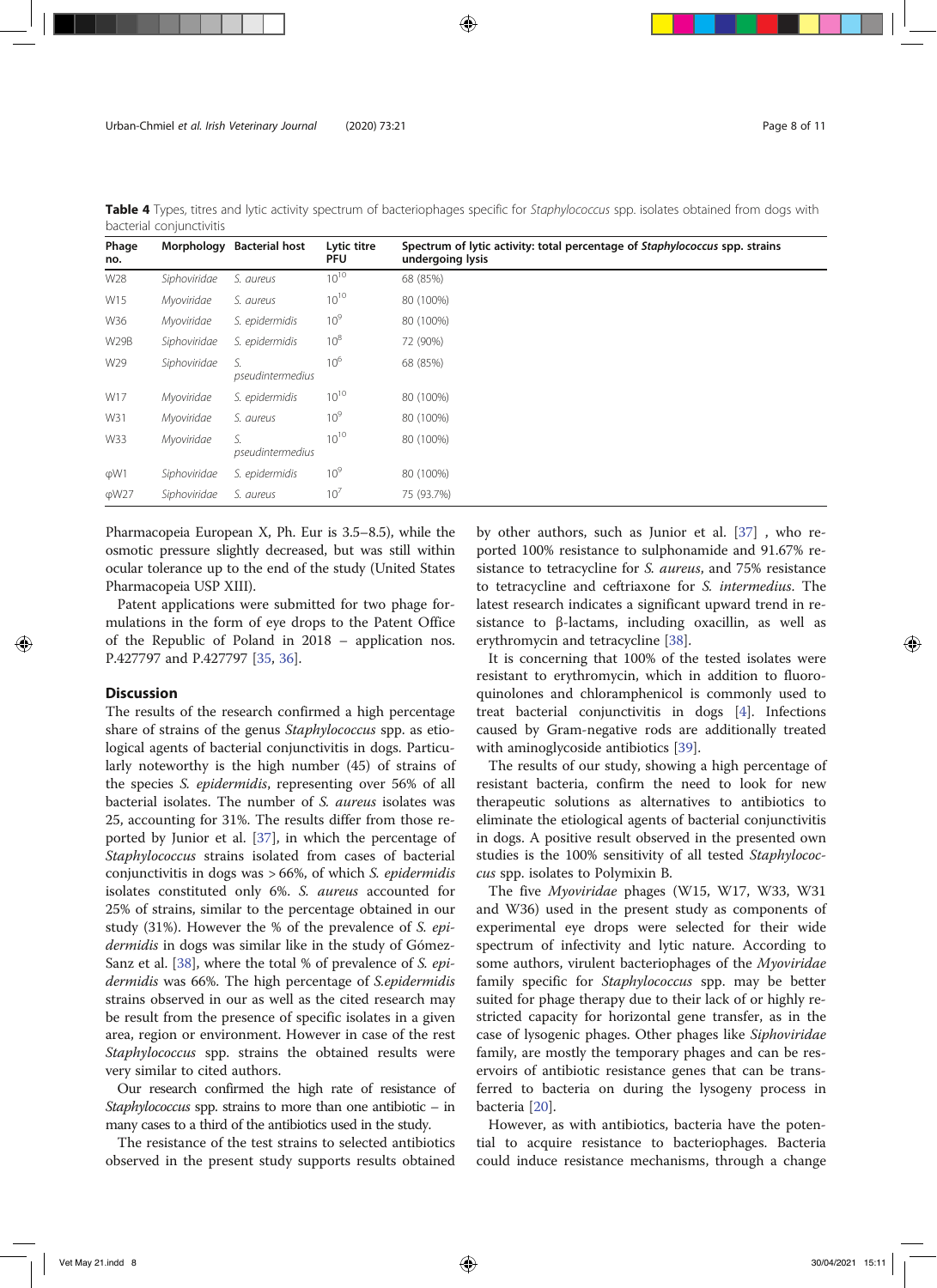



Fig. 2 In vitro lytic activity of experimental eye drops against selected strains of Staphylococcus spp. Legend: a Experimental eye drops solution no 4; **b** Experimental eye drops solution no 7; C experimental eye drops solution no 12Arabic numbers 1 to 6 refer to dilutions of experimental phage drops [1- stock solution, 2 dilution 1:2, 3- dilution 1:4, 4- dilution 1:8; 5- dilution 1:16; 6 dilution 1:32].

or loss of surface receptors, secretion of substances that prevent phage adhesion to the bacterial cells, activation of measures for blocking phage DNA injection into the cell, or inhibition of phage replication and release [40]. According to a review by Rohde et al. [41], the mechanism of antibacterial resistance developed by phages is mainly observed in in vitro studies. For example, it is correlated with the appearance of new anti-phage spacers in CRISPR loci (clustered regularly interspaced short palindromic repeats). Also, because the total number of bacteriophages in the environment significantly exceeds the number of bacteria, thus far no such significant increase in bacteria resistant to phages has been observed.

The experimental phage preparations developed in the study in the form of eye drops exhibited 100% efficacy in vitro against all tested Staphylococcus isolates. Particularly noteworthy is the long duration of activity and constant lytic titre of preparations 7 and 12, both after the bottle had been opened (min. 21 days) and in the case of hermetically sealed packaging (min. 28 days) and refrigeration at 4–8 °C. This is advantageous, as the shelf life of antibiotic eye drops in a pharmacy without a preservative is up to 24 h after opening, and up to 10 days with the addition of a preservative. Examples of this type of preparation used in the treatment of eye diseases include compounded eye drops containing detreomycin or gentamicin. Hence the experimental phage preparations in the form of eye drops have a significantly longer shelf life, which is an argument in their favour.

Given the high sensitivity of the eye to damage and external factors, eye drops must meet several requirements so as not to cause irritation or sensitization of the eye. They must be sterile, isotonic with tear fluid, and have a pH in the range of 3.5–8.5. To meet these requirements, eye drops may contain auxiliary substances such as isotonizing and buffering agents, preservatives, and viscosity modifiers. These substances must not exert their own pharmacological or irritating effects in the amounts used. In the experimental eye drops used in this study, preservatives were used to stabilize the bacteriophages and extend the shelf-life of the preparations. The most widely used preservative in eye drops is benzalonium chloride, in concentrations ranging from 0.005 to 0.2%. BAK toxicity depends on the amount administered daily, the duration of the treatment, and its concentration in the solution. However, at a concentration of 0.01%,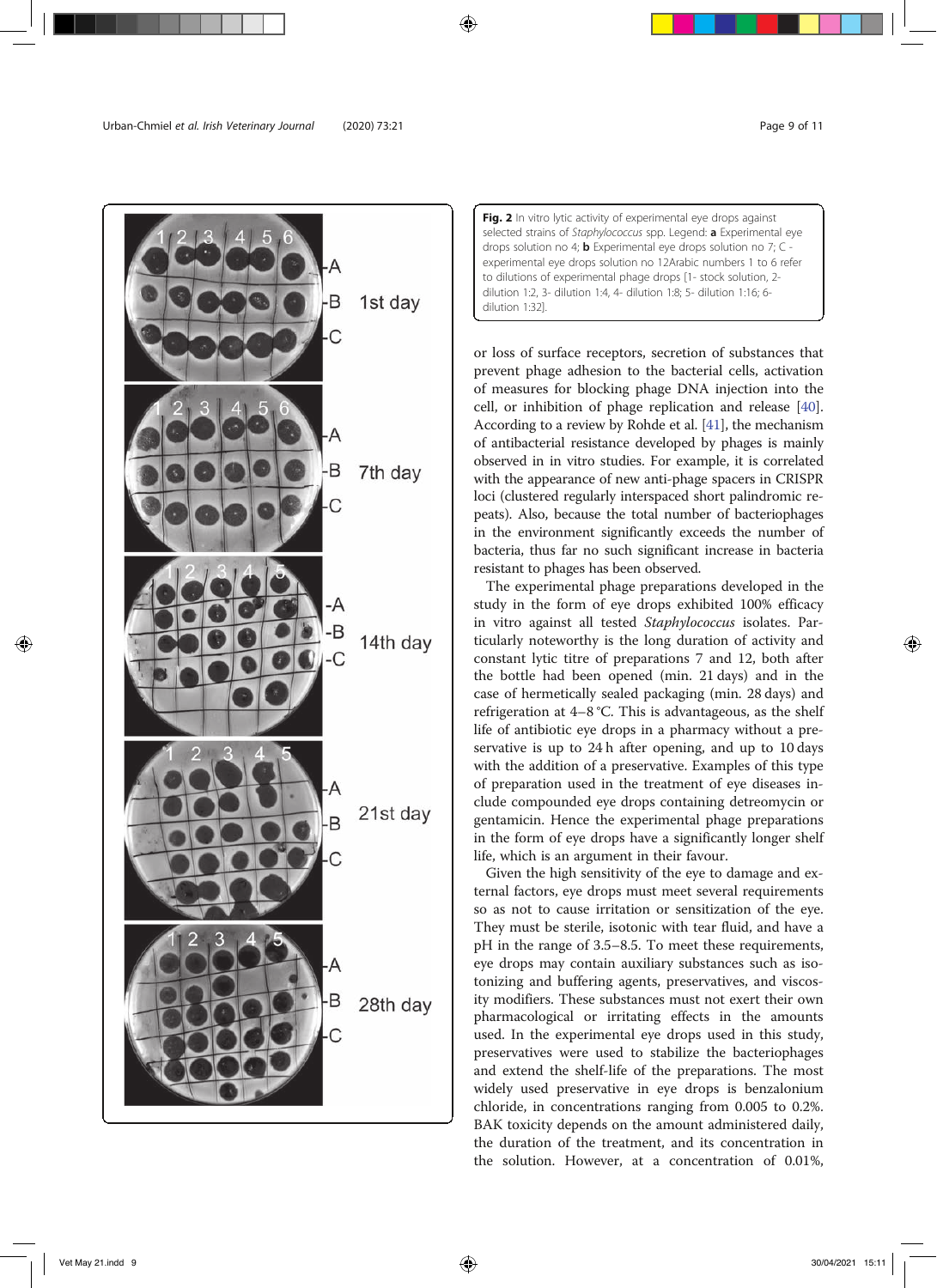short-term administration of this agent should not be irritating, as confirmed in many studies [42, 43].

Despite the 100% antibacterial effect demonstrated in vitro, the results represent only the first stage of research and require continuation as experimental therapy in vivo, which will be the subject of further study.

#### Conclusions

The 100% antibacterial effect of the experimental eye drops containing a mixture of five phages specific for Staphylococcus spp. strains isolated from dogs with symptoms of bacterial conjunctivitis indicates that research could be undertaken on the use of bacteriophages to treat infections caused by Staphylococcus spp. strains in companion animals. If positive clinical effects are obtained in animals, the results can be used in applied research as potential components of antibacterial preparations for humans and animals, available for use in national and international studies. It is worth emphasizing the innovative nature of the research aimed at finding alternative solutions for eliminating multi-drug resistant pathogens.

#### Abbreviations

CaCl2: Calcii chloridum; EDTA: Ethylenediaminetetraacetic acid; HCCA: Acyano-4-hydroxycinnamic acid; LAL: Limulus Amoebocyte Lysate; MgSO4: Magnesium sulphate; MIC: Minimum inhibitory concentration; MRSA: Methicillin-resistant Staphylococcus aureus; NaCl: Sodium chloride; PEG: Polyethylene glycol; PFU: Plaque-forming unit; TE: Tris EDTA Buffer; TEM: Transmission electron microscopy; TSA: Tryptic Soy Agar; TSB: Tryptic Soy Broth; μL: Microlitre

#### Acknowledgements

Not applicable.

#### Conflict of interests

The authors have no potential conflicts of interest with respect to the research, authorship, and/or publication of this article.

#### Prior publication

The data have not previously been published.

#### Authors' contributions

RUC, IB and MD – the conception of study, writing the manuscript, coordination the study and analysis of results. KS and EP - responsible for pharmaceutical evaluation of the eye drop solution. AN, EP, DSP, AM, AP, AW – participated in the study (collection of material, phage isolation and identification, results). The authors read and approved the final manuscript.

#### Funding

The authors received no financial support for the research, authorship, and/ or publication of this article.

#### Availability of data and materials

The datasets used and/or analysed in the study are available from the first and corresponding author on reasonable request. Some of the materials are available as patent applications UPRP P.427797 and UPRP P.427797 (2018).

#### Ethics approval and consent to participate

Not Applicable.

#### Consent for publication

Not applicable.

#### Competing interests

All authors of this manuscript are also co-authors of the obtained patents for eye drops No. P.427797 and 427,798 and declare no competing of interests. Also all authors have agreed to publish this article.

#### Author details

<sup>1</sup>SubDepartment of Veterinary Prevention and Avian Diseases, Institute of Biological Bases of Animal Diseases, Faculty of Veterinary Medicine, University of Life Sciences Lublin, Lublin, Poland. <sup>2</sup> Department and Clinic of Animal Surgery, Faculty of Veterinary Medicine, Lublin, Poland. <sup>3</sup>Department of Applied Pharmacy, Medical University of Lublin, Lublin, Poland.

## Received: 8 June 2020 Accepted: 22 October 2020

#### References

- 1. Mouney MC, Stiles J, Townsend WM, Guptill L, Weese JS. Prevalence of methicillin-resistant staphylococcus spp. in the conjunctival sac of healthy dogs. Vet Ophthalmol. 2015;18(2):123–6.
- 2. Featherstone HJ, Heinrich C. Ophthalmic examination and diagnostics. In: Gellat KN, et al., editors. Veterinary ophthalmology. 5th ed. Ames: Blackwell Publishing; 2013. p. 533–613.
- 3. Gelatt K, Gilger B, Kern T. Vet Ophthalmol. Vol. 2. 5th ed. Ames: Wiley-Blackwell; 2013. p. 912–44.
- 4. Martin CL. Ophthalmic disease in veterinary medicine. London: Manson Publishing; 2005. p. 401–70.
- 5. Balicki I, Radziejewski K, Bielecki W. Evaluation of corneal and conjunctival epithelium with use of impression cytology in mix-breed dogs diagnosed with keratoconjunctivitis sicca. Bull Vet Inst Pulawy. 2011;55:493–9.
- 6. Bauer G, Spiess BM, Lutz H. Exfoliative cytology of conjunctiva and cornea in domestic animals: a comparison of four collecting techniques. Vet Comp Ophthalm. 1996;6:181–6.
- 7. Perazzi A, Bonsembiante F, Gelain ME, Patruno M, Di Iorio E, Migliorati A, et al. Cytology of the healthy canine and feline ocular surface: comparison between cytobrush and impression technique. Vet Clin Pathol. 2017;46:164–71.
- 8. Furiani N, Scarampella F, Martino PA, Panzini I, Fabbri E, Ordeix L. Evaluation of the bacterial microflora of the conjunctival sac of healthy dogs and dogs with atopic dermatitis. Vet Derm. 2011;22:490–6.
- 9. Whitley RD. Canine and feline primary ocular bacterial infections. Vet Clin North Am Small Anim Pract. 2000;30:1151.
- 10. Balicki I, Radziejewski K, Silmanowicz P. Studies on keratoconjunctivitis sicca incidence in crossbred dogs. Pol J Vet Sci. 2008;11:353–8.
- 11. Maggs DJ, Miller PE, Ofri R. Slatter's fundamentals of veterinary ophthalmology. 5th ed. St. Louis: Elsevier; 2013. p. 140–58.
- 12. Baeyens V, Felt-Baeyens O, Rougier S, Pheulpin S, Boisramé B, Gurny R. Clinical evaluation of bioadhesive ophthalmic drug inserts (BODI) for the treatment of external ocular infections in dogs. J Control Release. 2002;85:163–8.
- 13. Raygada JL, Levine DP. Methicillin-resistant Staphylococcus aureus: a growing risk in the hospital and in the community. Am Health Drug Benefits. 2009;2:86–95.
- 14. Lakhundi S, Zhang K. Methicillin-resistant Staphylococcus aureus: molecular characterization, evolution, and epidemiology. Clin Microbiol Rev. 2018;31:e00020–18.
- 15. Szymanek-Majchrzak K, Mlynarczyk A, Mlynarczyk G. Characteristics of glycopeptide-resistant Staphylococcus aureus strains isolated from inpatients of three teaching hospitals in Warsaw, Poland. Antimicrob Resist Infect Control. 2018;7:105.
- 16. Prestinoci F, Pezzotti P, Pantosti A. Antimicrobial resistance: a global multifaceted phenomenon. Pathog Glob Health. 2015;109:309–18.
- 17. Abata'ngelo V, Peressutti Baccil N, Boncompain CA, Amadio AA, Carrasco S, Sua'rez CA, et al. Broad-range lytic bacteriophages that kill Staphylococcus aureus local field strains. PLOSOne. 2017;12:e0181671.
- 18. Batinovic S, Wassef F, Knowler SA, Rice DTF, Stanton CR, Rose J, et al. Bacteriophages in natural and artificial environments. Pathogens. 2019;8:100.
- 19. Keen EC, Dantas G. Close encounters of three kinds: bacteriophages, commensal bacteria, and host immunity. Trends Microbiol. 2018;26:943–54.
- 20. Dec M, Wernicki A, Urban-Chmiel R. Efficacy of experimental phage therapies in livestock. Anim Health Res Rev. 2020:1–15. https://doi.org/10. 1017/S1466252319000161.
- 21. Loessner MJ. Bacteriophage endolysins— current state of research and applications. Curr Opin Microbiol. 2005;8:480–7.